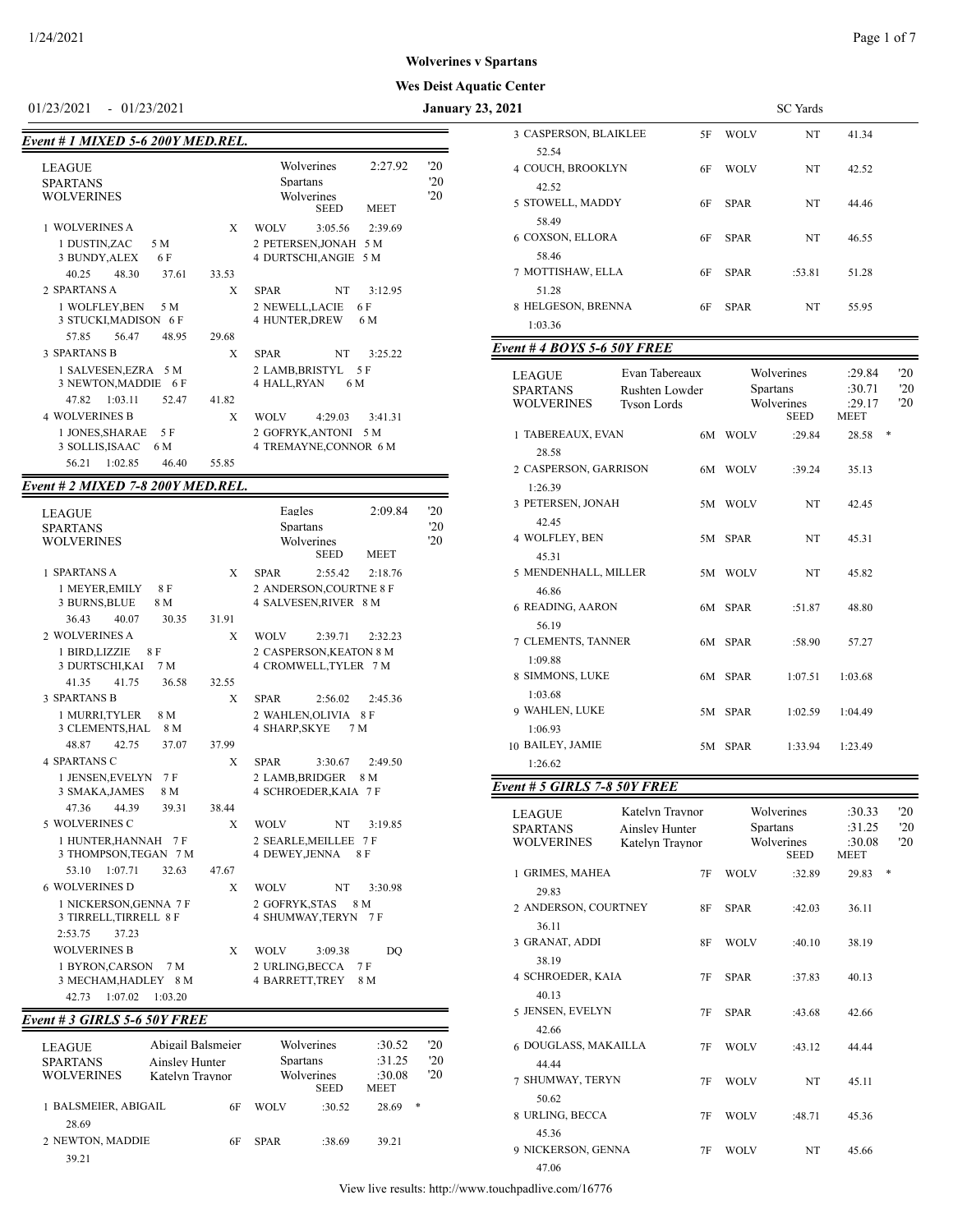### **Worker Spartans**

# **Wes Deist Aquatic Center**

| 1/24/2021                        |                    |             |             |         |     |                                          |    |             |                           |                 | Page 2 of 7 |
|----------------------------------|--------------------|-------------|-------------|---------|-----|------------------------------------------|----|-------------|---------------------------|-----------------|-------------|
|                                  |                    |             |             |         |     | <b>Wolverines v Spartans</b>             |    |             |                           |                 |             |
|                                  |                    |             |             |         |     | <b>Wes Deist Aquatic Center</b>          |    |             |                           |                 |             |
| 01/23/2021<br>$-01/23/2021$      |                    |             |             |         |     | <b>January 23, 2021</b>                  |    |             | <b>SC</b> Yards           |                 |             |
| 10 BLACK, NOELLE                 | 7F                 | <b>WOLV</b> | :33.48      | 47.21   |     | 1 GRIMES, RANGI                          |    | 5M WOLV     | NT                        | $1:15.51$ *     |             |
| 52.96                            |                    |             |             |         |     | 34.51<br>40.67                           |    |             |                           |                 |             |
| 11 DEWEY, JENNA                  | 8F                 | <b>WOLV</b> | :47.05      | 49.45   |     | 2 DUSTIN, ZAC                            |    | 5M WOLV     | NT                        | 1:31.20         |             |
| 49.45                            |                    |             |             |         |     | 43.70<br>47.50                           |    |             |                           |                 |             |
| MEYER, EMILY                     | 8F                 | <b>SPAR</b> | NT          | DQ      |     | 3 HUNTER, DREW                           |    | 6M SPAR     | NT                        | 1:32.92         |             |
| 32.05                            |                    |             |             |         |     | 42.25<br>59.43                           |    |             |                           |                 |             |
| Event # 6 BOYS 7-8 50Y FREE      |                    |             |             |         |     | 4 SOLLIS, ISAAC                          |    | 6M WOLV     | 2:09.54                   | 1:41.16         |             |
|                                  | Caleb Daniel       |             | Eagles      | :25.41  | '20 | 47.75 1:16.22                            |    |             |                           |                 |             |
| <b>LEAGUE</b><br><b>SPARTANS</b> | Rushten Lowder     |             | Spartans    | :30.71  | '20 | 5 SALVESEN, EZRA                         |    | 5M SPAR     | NT                        | 1:57.08         |             |
| <b>WOLVERINES</b>                | <b>Tyson Lords</b> |             | Wolverines  | :29.17  | '20 | 54.85 1:02.23<br>KENNEDY, EMMETT         |    |             |                           |                 |             |
|                                  |                    |             | <b>SEED</b> | MEET    |     | 57.82<br>52.67                           |    | 5M SPAR     | 1:53.41                   | DQ              |             |
| 1 SMITH, TOMMY                   |                    | 7M WOLV     | :36.98      | 33.28   |     |                                          |    |             |                           |                 |             |
| 33.28                            |                    |             |             |         |     | Event # 9 GIRLS 7-8 100Y I.M.            |    |             |                           |                 |             |
| 2 CASPERSON, KEATON              | 8M                 | <b>WOLV</b> | :40.55      | 34.15   |     | <b>Kinley Friess</b><br><b>LEAGUE</b>    |    |             | Wolverines                | 1:13.18         | '20         |
| 34.15<br>3 SHARP, SKYE           |                    | 7M SPAR     | NT          | 37.86   |     | <b>SPARTANS</b><br><b>Ainsley Hunter</b> |    |             | Spartans                  | 1:24.75         | '20         |
| 37.86                            |                    |             |             |         |     | <b>WOLVERINES</b><br>Abigail Balsmeier   |    |             | Wolverines<br><b>SEED</b> | 1:12.18<br>MEET | 21          |
| 4 THOMPSON, TEGAN                |                    | 7M WOLV     | :44.62      | 38.18   |     | 1 WAHLEN, OLIVIA                         | 8F | <b>SPAR</b> | 1:26.89                   | 1:25.51         |             |
| 38.18                            |                    |             |             |         |     | 40.79<br>44.72                           |    |             |                           |                 |             |
| 5 BARRETT, TREY                  |                    | 8M WOLV     | :37.57      | 38.37   |     | 2 NICHOLS, KATELYN                       | 8F | <b>WOLV</b> | 1:38.32                   | 1:29.43         |             |
| 38.37                            |                    |             |             |         |     | 43.85<br>45.58                           |    |             |                           |                 |             |
| 6 BYRON, CARSON                  |                    | 7M WOLV     | :49.07      | 38.53   |     | 3 BIRD, LIZZIE                           | 8F | <b>WOLV</b> | 1:43.75                   | 1:38.14         |             |
| 38.53                            |                    |             |             |         |     | 47.25<br>50.89                           |    |             |                           |                 |             |
| 7 THOMASON, CHAZ                 |                    | 8M SPAR     | NT          | 40.24   |     | 4 JENSEN, EVELYN                         | 7F | <b>SPAR</b> | 1:52.93                   | 1:46.78         |             |
| 40.24                            |                    |             |             |         |     | 50.28<br>56.50                           |    |             |                           |                 |             |
| 8 HUSKINSON, ISAAC               |                    | 8M WOLV     | :45.49      | 41.38   |     | 5 TIRRELL, TIRRELL                       | 8F | <b>WOLV</b> | NT                        | 1:55.86         |             |
| 41.38                            |                    |             |             |         |     | 52.59<br>1:03.27                         |    |             |                           |                 |             |
| 9 JAGIELSKI, CACHE               |                    | 8M SPAR     | NT          | 42.98   |     | 6 SMAKA, ELLA                            | 7F | <b>SPAR</b> | NT                        | 2:03.97         |             |
| 42.98                            |                    |             |             |         |     | 52.57<br>1:11.40                         |    |             |                           |                 |             |
| 10 MA, NOLAN                     |                    | 8M SPAR     | :42.78      | 44.04   |     | <b>SEARLE, MEILLEE</b>                   | 7F | WOLV        | NT                        | DQ              |             |
| 44.04                            |                    |             |             |         |     | 54.90 1:09.74                            |    |             |                           |                 |             |
| 11 BARRETT, NATE<br>44.54        |                    | 8M WOLV     | :47.32      | 44.54   |     | Event # 10 BOYS 7-8 100Y I.M.            |    |             |                           |                 |             |
| 12 HALL, SHANE                   |                    | 7M SPAR     | :46.99      | 46.06   |     | Caleb Daniel<br><b>LEAGUE</b>            |    |             | Eagles                    | 1:02.73         | 20          |
| 46.06                            |                    |             |             |         |     | <b>SPARTANS</b><br>Miles Dotson          |    |             | Spartans                  | 1:15.95         | 20          |
| 13 SQUIRES, JOSH                 |                    | 7M SPAR     | :48.96      | 51.49   |     | <b>WOLVERINES</b><br>Preston McDaniel    |    |             | Wolverines                | 1:14.28         | '20         |
| 51.49                            |                    |             |             |         |     |                                          |    |             | <b>SEED</b>               | MEET            |             |
| 14 LABRUM, DEACON                |                    | 7M WOLV     | :57.32      | 53.46   |     | 1 BURNS, BLUE                            |    | 8M SPAR     | 1:09.97                   | 1:08.00         |             |
| 56.73                            |                    |             |             |         |     | 31.01<br>36.99<br>2 BALSMEIER, JACKSON   |    | 8M WOLV     | 1:29.25                   | $1:10.63$ *     |             |
| 15 WASEMILLER, ZAC               |                    | 7M SPAR     | NT          | 1:01.90 |     | 31.37<br>39.26                           |    |             |                           |                 |             |
| 1:04.90                          |                    |             |             |         |     | 3 DURTSCHI, KAI                          |    | 7M WOLV     | 1:33.08                   | 1:19.05         |             |
| 16 BAILEY, JOEL                  |                    | 7M SPAR     | :43.37      | 1:06.16 |     | 36.53<br>42.52                           |    |             |                           |                 |             |
| 1:06.16                          |                    |             |             |         |     | 4 SALVESEN, RIVER                        |    | 8M SPAR     | 1:45.09                   | 1:27.09         |             |
| Event # 7 GIRLS 5-6 100Y I.M.    |                    |             |             |         |     | 38.22<br>51.70                           |    |             |                           |                 |             |
|                                  |                    |             |             |         |     | <b>5 CLEMENTS HAI</b>                    |    | $QMA$ CDAD  | 1.4210                    | 1.20.80         |             |

| <b>LEAGUE</b><br><b>SPARTANS</b><br>WOLVERINES                             | Abigail Balsmeier<br>Ainsley Hunter<br>Abigail Balsmeier |                            | Wolverines<br>Spartans<br>Wolverines<br><b>SEED</b>        | 1:12.18<br>1:24.75<br>1:12.18<br><b>MEET</b> | 121<br>20<br>121 |
|----------------------------------------------------------------------------|----------------------------------------------------------|----------------------------|------------------------------------------------------------|----------------------------------------------|------------------|
| 1 BUNDY, ALEX                                                              | 6F                                                       | <b>WOLV</b>                | NT                                                         | 1:26.99                                      |                  |
| 41.34<br>45.65<br>2 STUCKI, MADISON<br>1:07.68<br>47.92<br>3 NEWELL, LACIE | 6F<br>6F                                                 | <b>SPAR</b><br><b>SPAR</b> | 1:50.64<br>1:54.91                                         | 1:45.22<br>1:59.37                           |                  |
| 1:01.52<br>57.85                                                           |                                                          |                            |                                                            |                                              |                  |
| Event # 8 BOYS 5-6 100Y I.M.                                               |                                                          |                            |                                                            |                                              |                  |
| <b>LEAGUE</b><br><b>SPARTANS</b><br>WOLVERINES                             | Preston McDaniel<br>Miles Dotson<br>Preston McDaniel     |                            | Wolverines<br><b>Spartans</b><br>Wolverines<br><b>SEED</b> | 1:11.97<br>1:15.95<br>1:14.28<br><b>MEET</b> | '20<br>20<br>'20 |

| uv venici                     |                                |             |                 |                        |              |
|-------------------------------|--------------------------------|-------------|-----------------|------------------------|--------------|
| , 2021                        |                                |             | SC Yards        |                        |              |
|                               |                                |             |                 |                        |              |
| 1 GRIMES, RANGI               | 5M                             | WOLV        | NT              | 1:15.51                | ∗            |
| 34.51<br>40.67                |                                |             |                 |                        |              |
| 2 DUSTIN, ZAC                 | 5M                             | <b>WOLV</b> | NT              | 1:31.20                |              |
| 43.70<br>47.50                |                                |             |                 |                        |              |
|                               |                                |             |                 |                        |              |
| 3 HUNTER, DREW                | 6M                             | <b>SPAR</b> | NT              | 1:32.92                |              |
| 42.25<br>59.43                |                                |             |                 |                        |              |
| 4 SOLLIS, ISAAC               | 6M                             | <b>WOLV</b> | 2:09.54         | 1:41.16                |              |
| 47.75<br>1:16.22              |                                |             |                 |                        |              |
| 5 SALVESEN, EZRA              |                                | <b>SPAR</b> | NT              | 1:57.08                |              |
|                               | 5M                             |             |                 |                        |              |
| 54.85<br>1:02.23              |                                |             |                 |                        |              |
| KENNEDY, EMMETT               | 5M                             | <b>SPAR</b> | 1:53.41         | DQ                     |              |
| 52.67<br>57.82                |                                |             |                 |                        |              |
|                               |                                |             |                 |                        |              |
| Event # 9 GIRLS 7-8 100Y I.M. |                                |             |                 |                        |              |
|                               | <b>Kinley Friess</b>           |             | Wolverines      | 1:13.18                | $20^{\circ}$ |
| <b>LEAGUE</b>                 |                                |             |                 |                        |              |
| <b>SPARTANS</b>               | Ainsley Hunter                 |             | <b>Spartans</b> | 1:24.75                | '20          |
| <b>WOLVERINES</b>             | Abigail Balsmeier              |             | Wolverines      | 1:12.18<br><b>MEET</b> | 21           |
|                               |                                |             | <b>SEED</b>     |                        |              |
| 1 WAHLEN, OLIVIA              | 8F                             | SPAR        | 1:26.89         | 1:25.51                |              |
| 40.79<br>44.72                |                                |             |                 |                        |              |
| 2 NICHOLS, KATELYN            | 8F                             | <b>WOLV</b> | 1:38.32         | 1:29.43                |              |
|                               |                                |             |                 |                        |              |
| 45.58<br>43.85                |                                |             |                 |                        |              |
| 3 BIRD, LIZZIE                | 8F                             | <b>WOLV</b> | 1:43.75         | 1:38.14                |              |
| 47.25<br>50.89                |                                |             |                 |                        |              |
| 4 JENSEN, EVELYN              | 7F                             | SPAR        | 1:52.93         | 1:46.78                |              |
| 50.28<br>56.50                |                                |             |                 |                        |              |
|                               |                                |             |                 |                        |              |
| 5 TIRRELL, TIRRELL            | 8F                             | <b>WOLV</b> | NT              | 1:55.86                |              |
| 52.59<br>1:03.27              |                                |             |                 |                        |              |
| 6 SMAKA, ELLA                 | 7F                             | SPAR        | NT              | 2:03.97                |              |
| 52.57<br>1:11.40              |                                |             |                 |                        |              |
|                               |                                |             |                 |                        |              |
|                               |                                |             |                 |                        |              |
| <b>SEARLE, MEILLEE</b>        | 7F                             | <b>WOLV</b> | NT              | DQ                     |              |
| 54.90<br>1:09.74              |                                |             |                 |                        |              |
|                               |                                |             |                 |                        |              |
| Event # 10 BOYS 7-8 100Y I.M. |                                |             |                 |                        |              |
| <b>LEAGUE</b>                 | Caleb Daniel                   |             | Eagles          | 1:02.73                | '20          |
|                               |                                |             | <b>Spartans</b> | 1:15.95                | '20          |
| <b>SPARTANS</b><br>WOLVERINES | Miles Dotson                   |             | Wolverines      | 1:14.28                | '20          |
|                               | Preston McDaniel               |             | <b>SEED</b>     | MEET                   |              |
|                               |                                |             |                 |                        | ∗            |
| 1 BURNS, BLUE                 |                                | 8M SPAR     | 1:09.97         | 1:08.00                |              |
| 31.01 36.99                   |                                |             |                 |                        |              |
| 2 BALSMEIER, JACKSON          |                                | 8M WOLV     | 1:29.25         | 1:10.63                | $\ast$       |
| 31.37<br>39.26                |                                |             |                 |                        |              |
| 3 DURTSCHI, KAI               |                                |             |                 |                        |              |
|                               |                                | 7M WOLV     | 1:33.08         | 1:19.05                |              |
| 36.53<br>42.52                |                                |             |                 |                        |              |
| 4 SALVESEN, RIVER             | 8M                             | SPAR        | 1:45.09         | 1:27.09                |              |
| 38.22<br>51.70                |                                |             |                 |                        |              |
| 5 CLEMENTS, HAL               |                                |             | 1:42.10         | 1:29.89                |              |
|                               |                                | 8M SPAR     |                 |                        |              |
| 47.93<br>41.96                |                                |             |                 |                        |              |
| <b>6 CROMWELL, TYLER</b>      |                                | 7M WOLV     | 1:48.41         | 1:37.27                |              |
| 48.04<br>49.23                |                                |             |                 |                        |              |
| 7 LAMB, BRIDGER               | 8M                             | SPAR        | 1:43.24         | 1:45.11                |              |
|                               |                                |             |                 |                        |              |
| 49.69<br>55.42                |                                |             |                 |                        |              |
| 8 MECHAM, HADLEY              | 8M                             | WOLV        | NT              | 1:48.52                |              |
| 54.09                         |                                |             |                 |                        |              |
|                               |                                |             |                 |                        |              |
| Event # 11 GIRLS 5-6 50Y BACK |                                |             |                 |                        |              |
| LEAGUE                        | Abigail Balsmeier              |             | Wolverines      | :36.63                 | $20^{\circ}$ |
|                               |                                |             | <b>Spartans</b> | :37.07                 | 21           |
| <b>SPARTANS</b><br>WOLVERINES | Emily Meyer<br>Katelyn Traynor |             | Wolverines      | :35.05                 | 20           |
|                               |                                |             | SEED            | MEET                   |              |
|                               |                                |             |                 |                        |              |
| 1 MURRI, CHELSEA<br>54.19     | 5F                             | SPAR        | :55.54          | 54.19                  |              |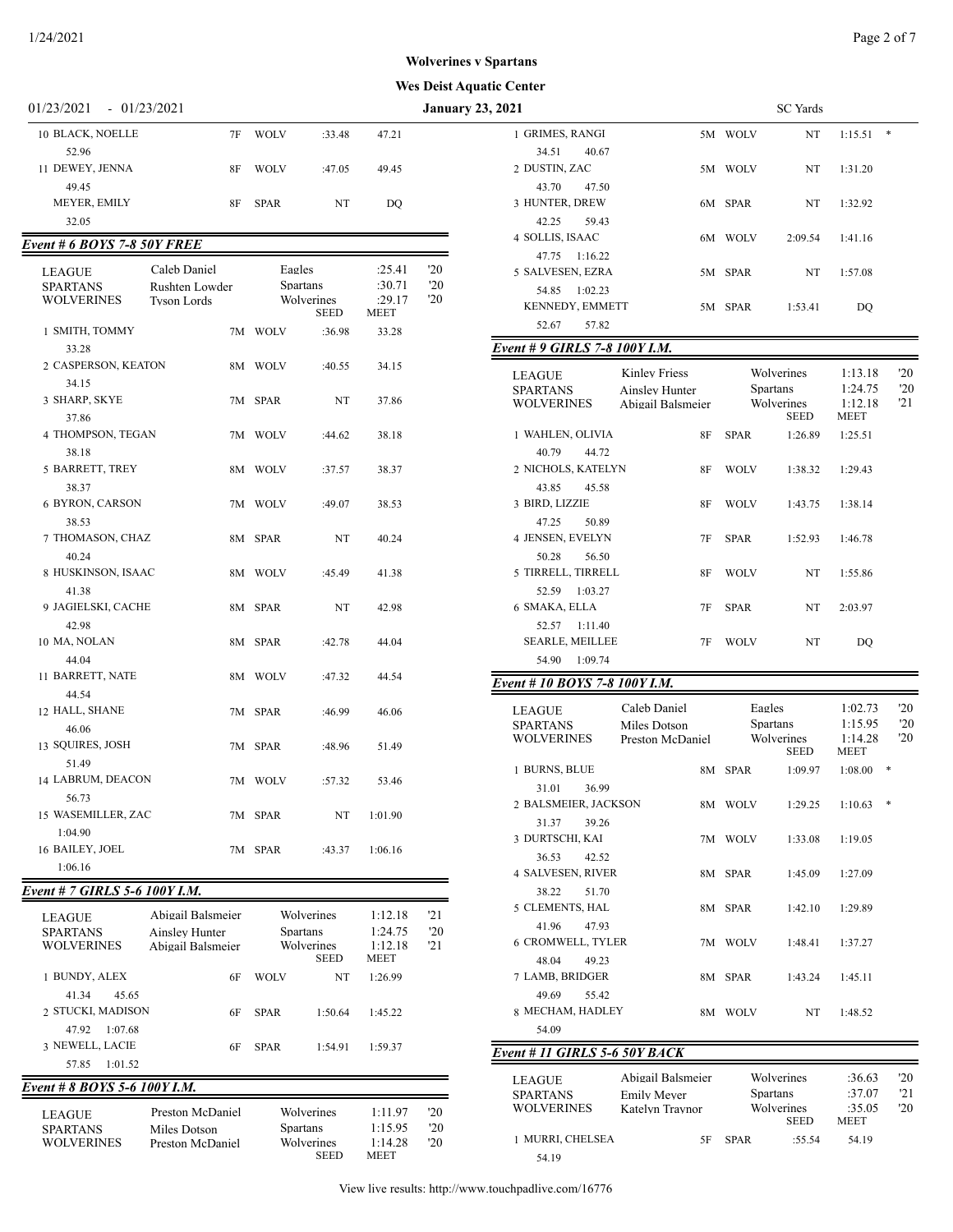#### **Wes Deist Aquatic Center**

01/23/2021 - 01/23/2021 **January 23, 2** 

| 2 PERRENOUD, EMILY | 6F | <b>WOLV</b> | 1:38.47 | 55.06   |  |
|--------------------|----|-------------|---------|---------|--|
| 55.06              |    |             |         |         |  |
| 3 LAMB, BRISTYL    | 5F | <b>SPAR</b> | NT      | 59.16   |  |
| 59.16              |    |             |         |         |  |
| 4 JONES, SHARAE    | 5F | <b>WOLV</b> | NT      | 59.45   |  |
| 59.45              |    |             |         |         |  |
| 5 HELGESON, BRENNA | 6F | <b>SPAR</b> | :58.40  | 1:02.54 |  |
| 6 MOTTISHAW, ELLA  | 6F | <b>SPAR</b> | 1:15.19 | 1:10.65 |  |
| 1:10.65            |    |             |         |         |  |

## *Event # 12 BOYS 5-6 50Y BACK*

| <b>LEAGUE</b><br><b>SPARTANS</b><br><b>WOLVERINES</b> | Rangi Grimes<br>Rushten Lowder<br>Jackson Balsmeier |     |             | Wolverines<br><b>Spartans</b><br>Wolverines | :33.65<br>:39.75<br>:33.38 |     | '21<br>'20<br>'21 |
|-------------------------------------------------------|-----------------------------------------------------|-----|-------------|---------------------------------------------|----------------------------|-----|-------------------|
|                                                       |                                                     |     |             | <b>SEED</b>                                 | <b>MEET</b>                |     |                   |
| 1 TABEREAUX, EVAN                                     |                                                     | 6M  | <b>WOLV</b> | :34.23                                      | 34.28                      | $*$ |                   |
| 34.28                                                 |                                                     |     |             |                                             |                            |     |                   |
| 2 MENDENHALL, MILLER                                  |                                                     |     | 5M WOLV     | NT                                          | 50.47                      |     |                   |
| 50.47                                                 |                                                     |     |             |                                             |                            |     |                   |
| 3 WOLFLEY, BEN                                        |                                                     | 5M. | <b>SPAR</b> | :49.49                                      | 54.73                      |     |                   |
| 54.73                                                 |                                                     |     |             |                                             |                            |     |                   |
| 4 GOFRYK, ANTONI                                      |                                                     |     | 5M WOLV     | NT                                          | 56.87                      |     |                   |
| 56.87                                                 |                                                     |     |             |                                             |                            |     |                   |
| 5 TREMAYNE, CONNOR                                    |                                                     |     | 6M WOLV     | NT                                          | 1:09.82                    |     |                   |
|                                                       |                                                     |     |             |                                             |                            |     |                   |
| 1:09.42                                               |                                                     |     |             |                                             |                            |     |                   |
| 6 SIMMONS, LUKE                                       |                                                     |     | 6M SPAR     | 1:16.51                                     | 1:17.71                    |     |                   |
| 1:21.22                                               |                                                     |     |             |                                             |                            |     |                   |
| 7 BAILEY, JAMIE                                       |                                                     | 5M  | <b>SPAR</b> | 1:42.07                                     | 1:27.73                    |     |                   |
| 1:27.73                                               |                                                     |     |             |                                             |                            |     |                   |
| 8 KISNER, JESSE                                       |                                                     |     | 5M SPAR     | NT                                          | 2:03.00                    |     |                   |
| 2:03.69                                               |                                                     |     |             |                                             |                            |     |                   |
|                                                       |                                                     |     |             |                                             |                            |     |                   |

# *Event # 13 GIRLS 7-8 50Y BACK*

| <i>Lveil + 19 GIRLS 7-0 901 DACR</i>                  |                                                               |             |                                                     |                                           |                   |
|-------------------------------------------------------|---------------------------------------------------------------|-------------|-----------------------------------------------------|-------------------------------------------|-------------------|
| <b>LEAGUE</b><br><b>SPARTANS</b><br><b>WOLVERINES</b> | <b>Kinley Friess</b><br><b>Emily Mever</b><br>Katelyn Traynor |             | Wolverines<br>Spartans<br>Wolverines<br><b>SEED</b> | :33.17<br>:37.07<br>:35.05<br><b>MEET</b> | '20<br>'21<br>'20 |
| 1 GRIMES, MAHEA                                       | 7F                                                            | <b>WOLV</b> | :36.92                                              | 34.77                                     | *                 |
| 34.77<br>2 SMITH, CHEYENNE                            | 8F                                                            | <b>SPAR</b> | :39.29                                              | 38.50                                     |                   |
| 38.50<br>3 HEINER, KATE                               | 8F                                                            | <b>SPAR</b> | :55.92                                              | 43.50                                     |                   |
| 58.80<br>4 SHUMWAY, MIA                               | 8F                                                            | <b>WOLV</b> | :56.91                                              | 48.95                                     |                   |
| 49.63<br>5 BISHOP, SAM                                | 7F                                                            | <b>SPAR</b> | NT                                                  | 49.01                                     |                   |
| 49.01<br>6 JENSEN, EVELYN                             | 7F                                                            | <b>SPAR</b> | :44.82                                              | 49.37                                     |                   |
| 49.85                                                 |                                                               |             |                                                     |                                           |                   |
| 7 DOUGLASS, MAKAILLA<br>50.20                         | 7F                                                            | <b>WOLV</b> | :48.83                                              | 50.20                                     |                   |
| 8 HUNTER, HANNAH<br>56.61                             | 7F                                                            | <b>WOLV</b> | :27.07                                              | 55.11                                     |                   |
| 9 BLACK, NOELLE                                       | 7F                                                            | <b>WOLV</b> | 1:00.47                                             | 57.11                                     |                   |
| 10 SHUMWAY, TERYN                                     | 7F                                                            | <b>WOLV</b> | NT                                                  | 57.57                                     |                   |
| 57.57                                                 |                                                               |             |                                                     |                                           |                   |
| Event # 14 BOYS 7-8 50Y BACK                          |                                                               |             |                                                     |                                           |                   |
| <b>LEAGUE</b><br><b>SPARTANS</b><br><b>WOLVERINES</b> | Caleb Daniel<br>Rushten Lowder<br>Jackson Balsmeier           |             | Eagles<br><b>Spartans</b><br>Wolverines             | :29.16<br>:39.75<br>:33.38                | '20<br>'20<br>'21 |

| 2021                       |    |             | <b>SC</b> Yards |         |   |
|----------------------------|----|-------------|-----------------|---------|---|
|                            |    |             | SEED            | MEET    |   |
| 1 SALVESEN, RIVER          |    | 8M SPAR     | :37.36          | 39.74   | * |
| 39.74                      |    |             |                 |         |   |
| 2 RAVSTEN, MATHIAS         |    | 8M WOLV     | :52.24          | 40.67   |   |
| 40.67                      |    |             |                 |         |   |
| 3 BARRETT, TREY            |    | 8M WOLV     | :50.29          | 43.92   |   |
| 43.92                      |    |             |                 |         |   |
| 4 GRIDER, JR, JOHN         | 8M | <b>SPAR</b> | NT              | 45.45   |   |
| 45.45                      |    |             |                 |         |   |
| 5 MURRI, TYLER             | 8М | <b>SPAR</b> | :51.06          | 45.64   |   |
| 45.64                      |    |             |                 |         |   |
| 6 BYRON, CARSON            |    | 7M WOLV     | :46.66          | 46.17   |   |
| 46.17                      |    |             |                 |         |   |
| 7 CLEMENTS, HAL            | 8M | <b>SPAR</b> | :56.62          | 46.96   |   |
| 49.32                      |    |             |                 |         |   |
| 8 THOMPSON, TEGAN          |    | 7M WOLV     | :47.34          | 47.24   |   |
| 47.24                      |    |             |                 |         |   |
| 9 KISNER, VINCENT          |    | 7M SPAR     | :51.15          | 50.07   |   |
| 50.07<br>10 LABRUM, DEACON |    | 7M WOLV     | 1:05.54         | 1:04.39 |   |
| 1:12.33                    |    |             |                 |         |   |
| 11 GOFRYK, STAS            |    | 8M WOLV     | 1:03.34         | 1:05.12 |   |
| 1:05.12                    |    |             |                 |         |   |
| 12 MA, NOLAN               | 8М | <b>SPAR</b> | :59.57          | 1:06.38 |   |
| 1:06.38                    |    |             |                 |         |   |
| 13 BAILEY, JOEL            |    | 7M SPAR     | 1:19.42         | 1:13.57 |   |
| 1:13.57                    |    |             |                 |         |   |
| 14 WASEMILLER, ZAC         | 7M | <b>SPAR</b> | NT              | 1:17.76 |   |
| 1:17.76                    |    |             |                 |         |   |
| <b>BARRETT, NATE</b>       |    | 8M WOLV     | 1:01.86         | DQ      |   |
| 58.38                      |    |             |                 |         |   |
|                            |    |             |                 |         |   |

# *Event # 15 GIRLS 5-6 100Y BREAST*

| <b>LEAGUE</b><br><b>SPARTANS</b><br><b>WOLVERINES</b>       | Laura Johnson<br>Breanna Williams<br>Katelyn Traynor |    | Eagles<br><b>Spartans</b> | Wolverines<br><b>SEED</b> | 1:34.15<br>1:32.10<br>1:33.40<br><b>MEET</b> | '20<br>'20<br>'20 |
|-------------------------------------------------------------|------------------------------------------------------|----|---------------------------|---------------------------|----------------------------------------------|-------------------|
| 1 BALSMEIER, ABIGAIL                                        |                                                      | 6F | <b>WOLV</b>               | 1:37.03                   | 1:24.17                                      | *                 |
| 38.84<br>45.33<br>2 NEWTON, MADDIE                          |                                                      | 6F | <b>SPAR</b>               | NT                        | 1:52.64                                      |                   |
| 1:00.39<br>52.25<br><b>3 CASPERSON, BLAIKLEE</b>            |                                                      | 5F | <b>WOLV</b>               | 1:58.61                   | 1:52.81                                      |                   |
| 1:02.64<br>52.89<br><b>4 NEWELL, LACIE</b>                  |                                                      | 6F | <b>SPAR</b>               | 2:04.44                   | 2:11.19                                      |                   |
| 1:01.60<br>1:09.59<br>5 LAMB, BRISTYL<br>1:04.80<br>1:09.93 |                                                      | 5F | <b>SPAR</b>               | 2:09.09                   | 2:14.73                                      |                   |

# *Event # 16 BOYS 5-6 100Y BREAST*

| <b>LEAGUE</b><br><b>SPARTANS</b><br><b>WOLVERINES</b> | Preston McDaniel<br>Rushton Lowder<br>Preston McDaniel | <b>Spartans</b> | Wolverines<br>Wolverines<br><b>SEED</b> | 1:22.14<br>1:28.27<br>1:22.14<br><b>MEET</b> | $20^{\circ}$<br>'20<br>20 |
|-------------------------------------------------------|--------------------------------------------------------|-----------------|-----------------------------------------|----------------------------------------------|---------------------------|
| 1 GRIMES, RANGI                                       | 5M                                                     | <b>WOLV</b>     | NT                                      | 1:35.08                                      |                           |
| 52.27<br>42.81                                        |                                                        |                 |                                         |                                              |                           |
| 2 PETERSEN, JONAH                                     | 5M                                                     | <b>WOLV</b>     | NT                                      | 1:44.73                                      |                           |
| 50.55<br>54.18                                        |                                                        |                 |                                         |                                              |                           |
| 3 DURTSCHI, ANGIE                                     | 5M.                                                    | <b>WOLV</b>     | NT                                      | 1:45.67                                      |                           |
| 48.95<br>56.72                                        |                                                        |                 |                                         |                                              |                           |
| 4 SALVESEN, EZRA                                      | 5M.                                                    | <b>SPAR</b>     | 2:20.75                                 | 2:12.77                                      |                           |
| 1:11.94<br>1:01.74                                    |                                                        |                 |                                         |                                              |                           |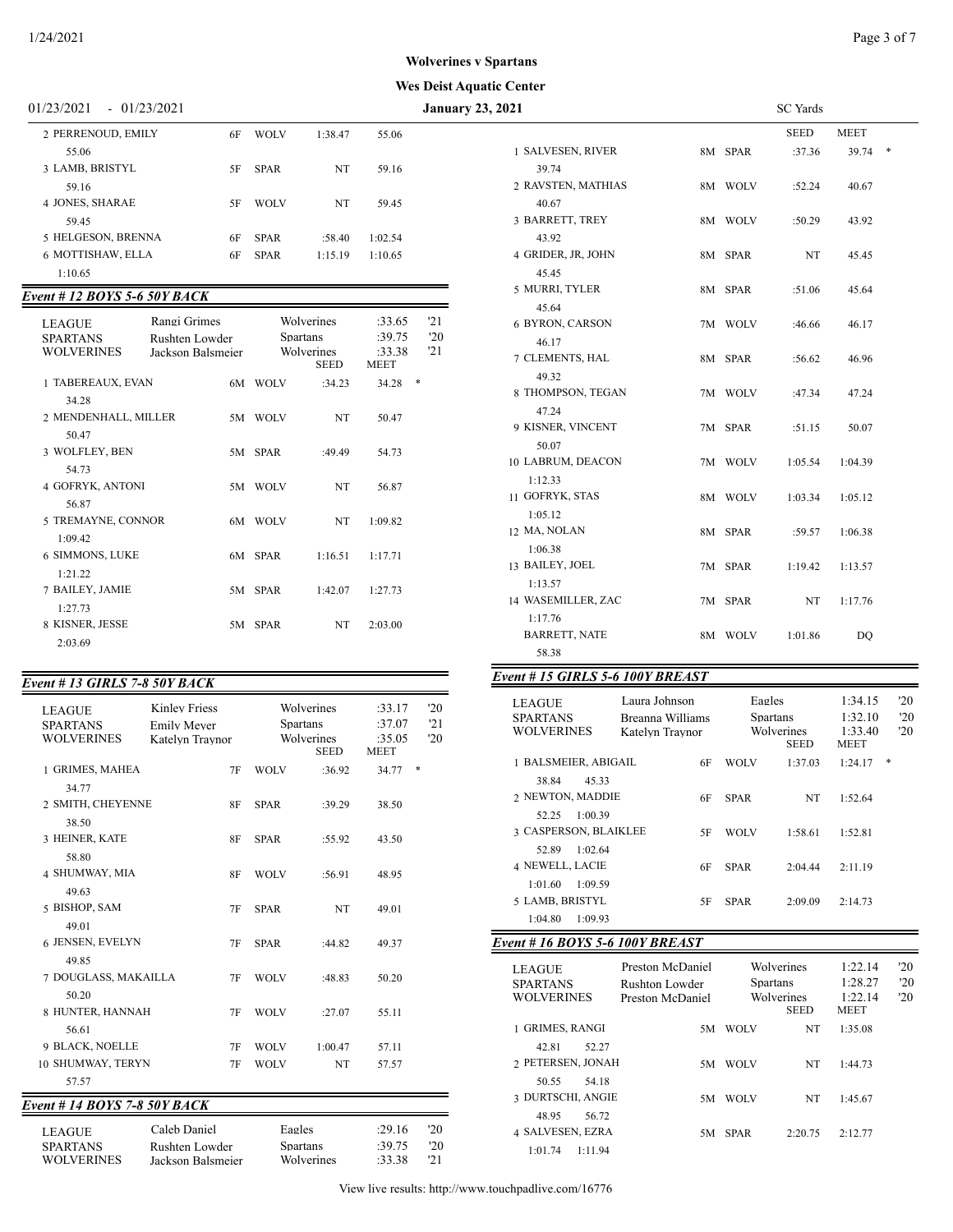#### **Wes Deist Aquatic Center**

| $01/23/2021 - 01/23/2021$ |         |         |         | Janı |
|---------------------------|---------|---------|---------|------|
| 5 HALL, RYAN              | 6M SPAR | 2:29.92 | 2:17.75 |      |
| $1:05.57$ $1:12.18$       |         |         |         |      |
| <b>6 READING, AARON</b>   | 6M SPAR | 2:38.59 | 2:30.21 |      |
| $1:09.14$ $1:21.07$       |         |         |         |      |
|                           |         |         |         |      |

#### *Event # 17 GIRLS 7-8 100Y BREAST* LEAGUE Kinley Friess Wolverines 1:24.95 '20<br>SPARTANS Breanna Williams Spartans 1:32.10 '20 SPARTANS Breanna Williams Spartans 1:32.10 '20<br>WOLVERINES Katelyn Traynor Wolverines 1:33.40 '20 Katelyn Traynor Wolverines<br>SEED MEET 1 ANDERSON, COURTNEY 8F SPAR 1:36.12 1:33.41 41.80 51.61 2 WAHLEN, OLIVIA 8F SPAR 1:41.80 1:36.08 45.68 50.40 3 BIRD, LIZZIE 8F WOLV 1:54.23 1:48.94 51.27 57.67 4 HEINER, KATE 8F SPAR NT 1:50.15 50.63 59.52 5 SMAKA, ELLA 7F SPAR 1:53.02 1:51.76 51.73 1:31.29 6 GRANAT, ADDI 8F WOLV 2:08.43 1:53.05 52.95 1:37.37 7 NICKERSON, GENNA 7F WOLV NT 2:06.11 59.10 1:12.91 8 URLING, BECCA 7F WOLV 2:45.67 2:27.12 1:06.90

#### *Event # 18 BOYS 7-8 100Y BREAST*

| LEAGUE<br><b>SPARTANS</b><br><b>WOLVERINES</b> | Jaiden Liddle<br>Rushten Lowder<br>Preston McDaniel |             | Wolverines<br><b>Spartans</b><br>Wolverines<br><b>SEED</b> | 1:12.46<br>1:28.27<br>1:22.14<br><b>MEET</b> |   | 20<br>'20<br>20 |
|------------------------------------------------|-----------------------------------------------------|-------------|------------------------------------------------------------|----------------------------------------------|---|-----------------|
| 1 BURNS, BLUE                                  |                                                     | 8M SPAR     | 1:17.64                                                    | 1:15.80                                      | * |                 |
| 36.10<br>39.70                                 |                                                     |             |                                                            |                                              |   |                 |
| 2 BALSMEIER, JACKSON                           |                                                     | 8M WOLV     | 1:40.62                                                    | 1:25.53                                      | * |                 |
| 39.20<br>46.33                                 |                                                     |             |                                                            |                                              |   |                 |
| 3 SMITH, TOMMY                                 |                                                     | 7M WOLV     | NT                                                         | 1:47.15                                      |   |                 |
| 50.02<br>57.13                                 |                                                     |             |                                                            |                                              |   |                 |
| 4 MECHAM, HADLEY                               | 8M                                                  | <b>WOLV</b> | 2:16.50                                                    | 1:57.17                                      |   |                 |
| 54.55<br>1:14.35                               |                                                     |             |                                                            |                                              |   |                 |
| 5 SHARP, SKYE                                  |                                                     | 7M SPAR     | 2:05.27                                                    | 2:01.41                                      |   |                 |
| 1:04.55<br>56.86                               |                                                     |             |                                                            |                                              |   |                 |
| 6 JAGIELSKI, CACHE                             |                                                     | 8M SPAR     | 2:18.41                                                    | 2:12.95                                      |   |                 |
| 1:00.86<br>1:12.09                             |                                                     |             |                                                            |                                              |   |                 |
| 7 HALL, SHANE                                  |                                                     | 7M SPAR     | NT                                                         | 2:23.00                                      |   |                 |
| $1:07.80$ $1:15.20$                            |                                                     |             |                                                            |                                              |   |                 |
| 8 HUSKINSON, ISAAC                             | 8M                                                  | <b>WOLV</b> | 2:27.19                                                    | 2:34.30                                      |   |                 |
| 1:17.96<br>1:16.34                             |                                                     |             |                                                            |                                              |   |                 |

#### *Event # 19 GIRLS 5-6 100Y FREE*

| <b>LEAGUE</b><br><b>SPARTANS</b><br><b>WOLVERINES</b> | Abigail Balsmeier<br>Ainsley Hunter<br>Abigail Balsmeier | <b>Spartans</b> | Wolverines<br>Wolverines<br><b>SEED</b> | 1:09.92<br>1:09.96<br>1:09.92<br><b>MEET</b> | '20<br>'20<br>'20 |
|-------------------------------------------------------|----------------------------------------------------------|-----------------|-----------------------------------------|----------------------------------------------|-------------------|
| 1 COUCH, BROOKLYN                                     | 6F                                                       | <b>WOLV</b>     | 1:50.07                                 | 1:39.02                                      |                   |
| 52.89<br>46.13                                        |                                                          |                 |                                         |                                              |                   |
| 2 STOWELL, MADDY                                      | 6F                                                       | <b>SPAR</b>     | 1:51.86                                 | 1:47.35                                      |                   |
| 1:00.39<br>48.58                                      |                                                          |                 |                                         |                                              |                   |
| 3 COXSON, ELLORA                                      | 6F                                                       | <b>SPAR</b>     | 1:47.02                                 | 1:50.98                                      |                   |
| 1:57.34                                               |                                                          |                 |                                         |                                              |                   |
| <b>4 PERRENOUD, EMILY</b>                             | 6F                                                       | <b>WOLV</b>     | NT                                      | 1:51.99                                      |                   |
| 54.26<br>57.73                                        |                                                          |                 |                                         |                                              |                   |

| 01/23/2021 - 01/23/2021                |                                   |                               |             |                    | <b>January 23, 2021</b> |                                       |                       |             | <b>SC</b> Yards    |                 |              |
|----------------------------------------|-----------------------------------|-------------------------------|-------------|--------------------|-------------------------|---------------------------------------|-----------------------|-------------|--------------------|-----------------|--------------|
| 5 HALL, RYAN                           |                                   | 6M SPAR                       | 2:29.92     | 2:17.75            |                         | 5 MURRI. CHELSEA                      | 5F                    | <b>SPAR</b> | NT                 | 1:54.58         |              |
| $1:05.57$ $1:12.18$                    |                                   |                               |             |                    |                         | 51.52 1:03.06                         |                       |             |                    |                 |              |
| 6 READING, AARON                       |                                   | 6M SPAR                       | 2:38.59     | 2:30.21            |                         | 6 MOTTISHAW, ELLA                     | 6F                    | <b>SPAR</b> | 2:11.91            | 2:06.44         |              |
| 1:09.14 1:21.07                        |                                   |                               |             |                    |                         | 59.49 1:06.95                         |                       |             |                    |                 |              |
| <b>Event #17 GIRLS 7-8 100Y BREAST</b> |                                   |                               |             |                    |                         | 7 JONES, SHARAE                       | 5F                    | <b>WOLV</b> | 2:11.09            | 2:09.75         |              |
|                                        |                                   |                               |             |                    |                         | 1:00.04 1:09.71                       |                       |             |                    |                 |              |
| ${\rm LEAGUE}$<br><b>SPARTANS</b>      | Kinley Friess<br>Breanna Williams | Wolverines<br><b>Spartans</b> |             | 1:24.95<br>1:32.10 | '20<br>'20              | Event # 20 BOYS 5-6 100Y FREE         |                       |             |                    |                 |              |
| <b>WOLVERINES</b>                      | Katelyn Traynor                   | Wolverines                    |             | 1:33.40            | '20                     |                                       | Preston McDaniel      |             | Wolverines         | 1:01.55         | 20           |
|                                        |                                   |                               | <b>SEED</b> | <b>MEET</b>        |                         | <b>LEAGUE</b><br><b>SPARTANS</b>      | Rushton Lowder        |             | Spartans           | 1:15.56         | '20          |
| 1 ANDERSON, COURTNEY<br>41.80<br>51.61 | 8F                                | <b>SPAR</b>                   | 1:36.12     | 1:33.41            |                         | <b>WOLVERINES</b>                     | Jackson Balsmeier     |             | Wolverines<br>SEED | 1:03.00<br>MEET | '21          |
| 2 WAHLEN, OLIVIA                       | 8F                                | <b>SPAR</b>                   | 1:41.80     | 1:36.08            |                         | 1 HUNTER, DREW                        |                       | 6M SPAR     | NT                 | 1:19.97         |              |
| 45.68<br>50.40                         |                                   |                               |             |                    |                         | 41.76<br>38.21                        |                       |             |                    |                 |              |
| 3 BIRD, LIZZIE                         | 8F                                | <b>WOLV</b>                   | 1:54.23     | 1:48.94            |                         | 2 DUSTIN, ZAC                         |                       | 5M WOLV     | NT                 | 1:22.38         |              |
| 51.27<br>57.67                         |                                   |                               |             |                    |                         | 38.56<br>43.82                        |                       |             |                    |                 |              |
| 4 HEINER, KATE                         | 8F                                | <b>SPAR</b>                   | NT          | 1:50.15            |                         | 3 HALL, RYAN                          |                       | 6M SPAR     | NT                 | 1:37.40         |              |
| 50.63<br>59.52                         |                                   |                               |             |                    |                         | 45.30<br>52.10                        |                       |             |                    |                 |              |
| 5 SMAKA, ELLA                          | 7F                                | <b>SPAR</b>                   | 1:53.02     | 1:51.76            |                         | 4 MENDENHALL, MILLER                  |                       | 5M WOLV     | NT                 | 1:50.07         |              |
| 51.73 1:31.29                          |                                   |                               |             |                    |                         | 52.37<br>58.79                        |                       |             |                    |                 |              |
| 6 GRANAT, ADDI                         | 8F                                | <b>WOLV</b>                   | 2:08.43     | 1:53.05            |                         | 5 GOFRYK, ANTONI                      |                       | 5M WOLV     | NT                 | 1:55.53         |              |
| 52.95 1:37.37                          |                                   |                               |             |                    |                         | 54.43 1:01.56                         |                       |             |                    |                 |              |
| 7 NICKERSON, GENNA                     | 7F                                | <b>WOLV</b>                   | NT          | 2:06.11            |                         | 6 TREMAYNE, CONNOR                    |                       | 6M WOLV     | NT                 | 2:11.76         |              |
| 59.10 1:12.91                          |                                   |                               |             |                    |                         | 59.17 1:12.59                         |                       |             |                    |                 |              |
| 8 URLING, BECCA                        | 7F                                | <b>WOLV</b>                   | 2:45.67     | 2:27.12            |                         | 7 CLEMENTS, TANNER                    |                       | 6M SPAR     | NT                 | 2:22.15         |              |
| 1:06.90                                |                                   |                               |             |                    |                         | $1:05.05$ $1:17.10$                   |                       |             |                    |                 |              |
| vent # 18 BOYS 7-8 100Y BREAST         |                                   |                               |             |                    |                         | 8 WAHLEN, LUKE                        |                       | 5M SPAR     | NT                 | 2:24.97         |              |
|                                        | Jaiden Liddle                     | Wolverines                    |             | 1:12.46            | '20                     | $1:08.24$ 1:17.65                     |                       |             |                    |                 |              |
| <b>LEAGUE</b><br><b>SPARTANS</b>       | Rushten Lowder                    | <b>Spartans</b>               |             | 1:28.27            | '20                     | 9 SIMMONS, LUKE                       |                       | 6M SPAR     | NT                 | 2:45.74         |              |
| <b>WOLVERINES</b>                      | Preston McDaniel                  | Wolverines                    |             | 1:22.14            | '20                     | 1:16.36 1:29.38                       |                       |             |                    |                 |              |
|                                        |                                   |                               | <b>SEED</b> | MEET               |                         | 10 BAILEY, JAMIE                      |                       | 5M SPAR     | NT                 | 3:20.71         |              |
| 1 BURNS, BLUE                          |                                   | 8M SPAR                       | 1:17.64     | 1:15.80<br>$\ast$  |                         | 3:21.71<br>11 KISNER, JESSE           |                       | 5M SPAR     | 3:38.30            | 3:23.60         |              |
| 39.70<br>36.10                         |                                   |                               |             |                    |                         | 3:23.60                               |                       |             |                    |                 |              |
| 2 BALSMEIER, JACKSON                   |                                   | 8M WOLV                       | 1:40.62     | $1:25.53$ *        |                         |                                       |                       |             |                    |                 |              |
| 39.20<br>46.33                         |                                   |                               |             |                    |                         | <b>Event # 21 GIRLS 7-8 100Y FREE</b> |                       |             |                    |                 |              |
| 3 SMITH, TOMMY                         |                                   | 7M WOLV                       | NT          | 1:47.15            |                         | <b>LEAGUE</b>                         | <b>Kinley Friess</b>  |             | Wolverines         | 1:03.73         | $20^{\circ}$ |
| 50.02<br>57.13                         |                                   |                               |             |                    |                         | <b>SPARTANS</b>                       | <b>Ainsley Hunter</b> |             | Spartans           | 1:09.96         | '20          |
| 4 MECHAM, HADLEY                       |                                   | 8M WOLV                       | 2:16.50     | 1:57.17            |                         | <b>WOLVERINES</b>                     | Abigail Balsmeier     |             | Wolverines         | 1:09.92         | $20^{\circ}$ |
| 54.55 1:14.35                          |                                   |                               |             |                    |                         |                                       |                       |             | SEED               | MEET            |              |
| 5 SHARP, SKYE                          |                                   | 7M SPAR                       | 2:05.27     | 2:01.41            |                         | 1 GRIMES, MAHEA                       |                       | 7F WOLV     | 1:14.31            | 1:10.84         |              |
| 56.86 1:04.55                          |                                   |                               |             |                    |                         | 33.26<br>37.58                        |                       |             |                    |                 |              |
| 6 JAGIELSKI, CACHE                     |                                   | 8M SPAR                       | 2:18.41     | 2:12.95            |                         | 2 SCHROEDER, KAIA                     | 7F                    | SPAR        | 1:32.09            | 1:31.51         |              |
| 1:00.86 1:12.09                        |                                   |                               |             |                    |                         | 43.68<br>47.83<br>3 SEARLE, MEILLEE   |                       |             |                    |                 |              |
| 7 HALL, SHANE<br>$1:07.80$ $1:15.20$   |                                   | 7M SPAR                       | NT          | 2:23.00            |                         | 45.33                                 | 7F                    | <b>WOLV</b> | NT                 | 1:41.39         |              |
| 8 HUSKINSON, ISAAC                     |                                   | 8M WOLV                       | 2:27.19     | 2:34.30            |                         | 4 SHUMWAY, MIA                        | 8F                    | <b>WOLV</b> | NT                 | 1:43.27         |              |
| 1:17.96 1:16.34                        |                                   |                               |             |                    |                         | 46.84<br>56.43                        |                       |             |                    |                 |              |
|                                        |                                   |                               |             |                    |                         | 5 BISHOP, SAM                         | 7F                    | SPAR        | 1:45.51            | 1:44.15         |              |
| <b>Event # 19 GIRLS 5-6 100Y FREE</b>  |                                   |                               |             |                    |                         | 48.15 1:11.40                         |                       |             |                    |                 |              |
| <b>LEAGUE</b>                          | Abigail Balsmeier                 | Wolverines                    |             | 1:09.92            | 20                      | 6 DEWEY, JENNA                        |                       | 8F WOLV     | 1:51.42            | 1:48.94         |              |
| <b>SPARTANS</b>                        | Ainsley Hunter                    | Spartans                      |             | 1:09.96            | '20                     | 52.50 56.44                           |                       |             |                    |                 |              |

7 TIRRELL, TIRRELL 8F WOLV 1:42.84 1:56.51

8 HUNTER, HANNAH 7F WOLV 1:57.17 2:01.55

LEAGUE Caleb Daniel Eagles :55.22 '20<br>SPARTANS Rushton Lowder Spartans 1:15.56 '20 SPARTANS Rushton Lowder Spartans 1:15.56 '20<br>WOLVERINES Jackson Balsmeier Wolverines 1:03.00 '21 Jackson Balsmeier Wolverines<br>SEED

MEET

52.19 1:04.32

55.07 1:06.48 *Event # 22 BOYS 7-8 100Y FREE*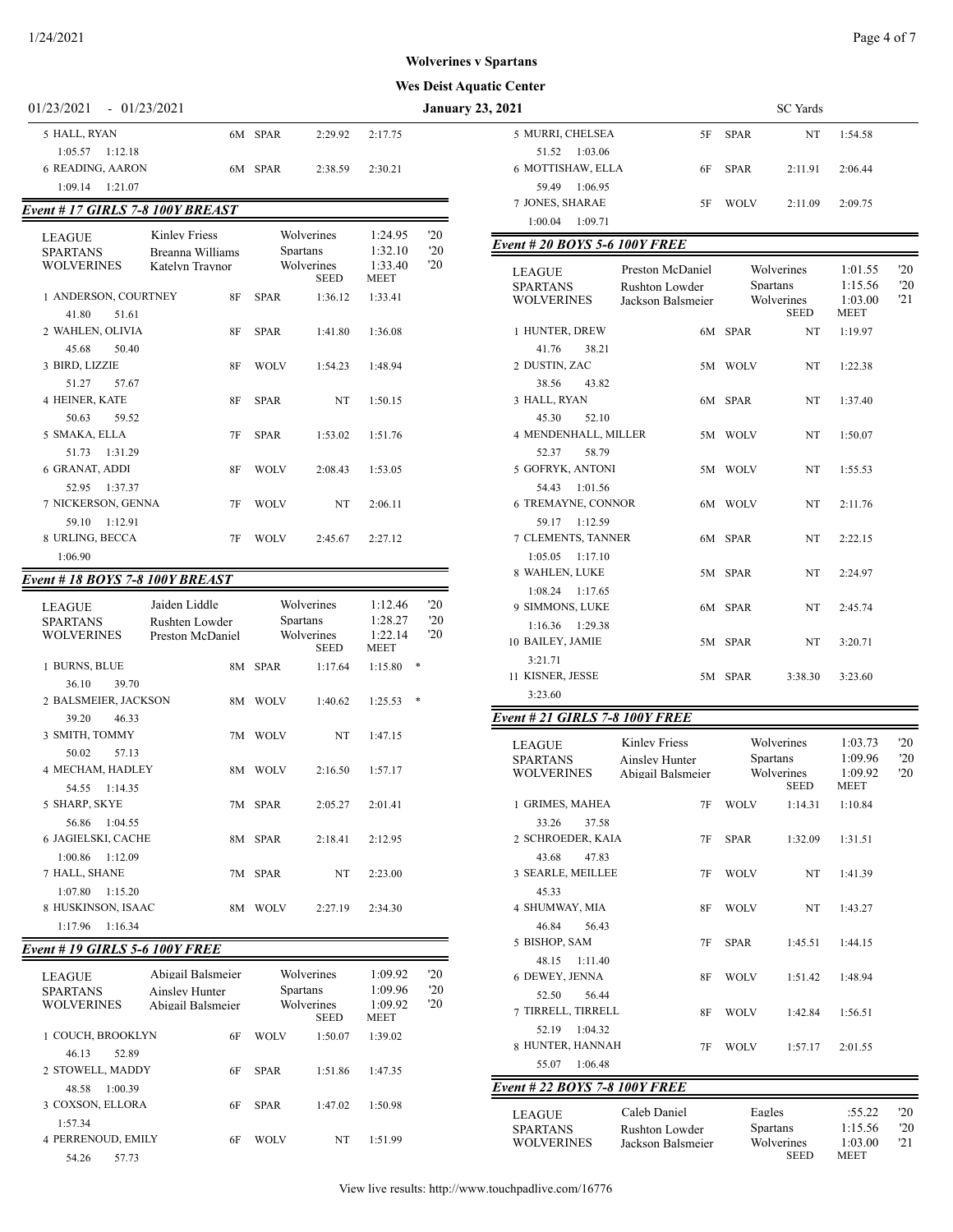#### **Wes Deist Aquatic Center**

01/23/2021 - 01/23/2021 **January 23, 2021** SC Yards

| Event # 22 BOYS 7-8 100Y FREE             |                                            |             |                               |                    |            | CASPERSON, GARRISON                                   |                                                             | 6M WOLV     | NT                                   | DQ                         |                   |
|-------------------------------------------|--------------------------------------------|-------------|-------------------------------|--------------------|------------|-------------------------------------------------------|-------------------------------------------------------------|-------------|--------------------------------------|----------------------------|-------------------|
| <b>LEAGUE</b>                             | Caleb Daniel                               |             | Eagles                        | :55.22             | '20        | 50.31                                                 |                                                             |             |                                      |                            |                   |
| <b>SPARTANS</b><br><b>WOLVERINES</b>      | Rushton Lowder<br>Jackson Balsmeier        |             | <b>Spartans</b><br>Wolverines | 1:15.56<br>1:03.00 | '20<br>'21 | Event # 25 GIRLS 7-8 50Y FLY                          |                                                             |             |                                      |                            |                   |
| 1 CASPERSON, KEATON<br>36.49<br>39.21     |                                            | 8M WOLV     | <b>SEED</b><br>1:28.22        | MEET<br>1:15.70    |            | <b>LEAGUE</b><br><b>SPARTANS</b><br><b>WOLVERINES</b> | <b>Kinley Friess</b><br>Ainsley Hunter<br>Abigail Balsmeier |             | Wolverines<br>Spartans<br>Wolverines | :31.77<br>:35.94<br>:31.75 | '20<br>'20<br>'21 |
| 2 MURRI, TYLER                            |                                            | 8M SPAR     | 1:24.77                       | 1:24.32            |            |                                                       |                                                             |             | <b>SEED</b>                          | MEET                       |                   |
| 40.92<br>43.40                            |                                            |             |                               |                    |            | 1 SMITH, CHEYENNE                                     | 8F                                                          | SPAR        | :40.37                               | 39.38                      |                   |
| 3 RAVSTEN, MATHIAS                        |                                            | 8M WOLV     | 1:48.71                       | 1:26.10            |            | 39.38                                                 |                                                             |             |                                      |                            |                   |
| 42.24<br>43.86<br>4 BYRON, CARSON         |                                            | 7M WOLV     | 1:35.13                       | 1:32.70            |            | 2 ANDERSON, COURTNEY<br>44.00                         | <b>8F</b>                                                   | SPAR        | NT                                   | 44.00                      |                   |
| 42.46<br>50.24                            |                                            |             |                               |                    |            | 3 NICHOLS, KATELYN                                    | 8F                                                          | <b>WOLV</b> | :45.26                               | 47.28                      |                   |
| 5 THOMASON, CHAZ                          |                                            | 8M SPAR     | 1:33.97                       | 1:34.25            |            | 47.28                                                 |                                                             |             |                                      |                            |                   |
| 43.49<br>50.76                            |                                            |             |                               |                    |            | 4 SMAKA, ELLA                                         | 7F                                                          | <b>SPAR</b> | NT                                   | 57.97                      |                   |
| 6 GRIDER, JR, JOHN                        |                                            | 8M SPAR     | NT                            | 1:37.78            |            | 57.97                                                 |                                                             |             |                                      |                            |                   |
| 44.91<br>52.87                            |                                            |             |                               |                    |            | 5 URLING, BECCA                                       | 7F                                                          | WOLV        | 1:13.82                              | 1:13.17                    |                   |
| 7 LAMB, BRIDGER                           |                                            | 8M SPAR     | NT                            | 1:42.57            |            | 1:13.17                                               |                                                             |             |                                      |                            |                   |
| 46.91<br>55.66                            |                                            |             |                               |                    |            | NICKERSON, GENNA                                      | 7F                                                          | <b>WOLV</b> | NT                                   | DQ                         |                   |
| 8 KISNER, VINCENT<br>47.09 1:03.03        |                                            | 7M SPAR     | NT                            | 1:44.04            |            | 1:04.85<br><b>GRANAT, ADDI</b>                        | 8F                                                          | <b>WOLV</b> | NT                                   | DQ                         |                   |
| 9 BARRETT, NATE                           |                                            | 8M WOLV     | 1:53.79                       | 1:55.76            |            | 1:16.43                                               |                                                             |             |                                      |                            |                   |
| 50.15 1:05.61                             |                                            |             |                               |                    |            | <b>BRIGGS, BROOKLYN</b>                               |                                                             | 8F SPAR     | :53.26                               | <b>NS</b>                  |                   |
| 10 LABRUM, DEACON                         |                                            | 7M WOLV     | NT                            | 2:04.05            |            | Event # 26 BOYS 7-8 50Y FLY                           |                                                             |             |                                      |                            |                   |
| 57.47 1:09.03                             |                                            |             |                               |                    |            |                                                       |                                                             |             |                                      |                            |                   |
| 11 GOFRYK, STAS                           |                                            | 8M WOLV     | NT                            | 2:07.19            |            | LEAGUE                                                | Caleb Daniel                                                |             | Eagles                               | :28.31                     | '20               |
| $1:00.07$ $1:07.12$                       |                                            |             |                               |                    |            | <b>SPARTANS</b><br><b>WOLVERINES</b>                  | Miles Dotson<br>Rangi Grimes                                |             | Spartans<br>Wolverines               | :33.67<br>:33.29           | '20<br>21         |
| 12 BAILEY, JOEL                           |                                            | 7M SPAR     | 2:51.49                       | 2:21.79            |            |                                                       |                                                             |             | <b>SEED</b>                          | <b>MEET</b>                |                   |
| $1:05.49$ $1:16.30$                       |                                            |             |                               |                    |            | 1 BURNS, BLUE                                         |                                                             | 8M SPAR     | :29.79                               | 30.63                      | $\ast$            |
| 13 WASEMILLER, ZAC<br>$1:08.15$ $1:18.24$ |                                            | 7M SPAR     | 2:40.70                       | 2:26.39            |            | 30.63                                                 |                                                             |             |                                      |                            |                   |
| <b>SQUIRES, JOSH</b>                      |                                            | 7M SPAR     | 2:05.59                       | DQ                 |            | 2 BALSMEIER, JACKSON                                  |                                                             | 8M WOLV     | :43.16                               | $31.56$ *                  |                   |
| $1:00.16$ $1:05.43$                       |                                            |             |                               |                    |            | 31.56                                                 |                                                             |             |                                      |                            |                   |
|                                           |                                            |             |                               |                    |            | 3 CLEMENTS, HAL                                       |                                                             | 8M SPAR     | :40.97                               | 41.77                      |                   |
| Event # 23 GIRLS 5-6 50Y FLY              |                                            |             |                               |                    |            | 41.77<br>4 THOMPSON, TEGAN                            |                                                             | 7M WOLV     | :55.98                               | 42.77                      |                   |
| <b>LEAGUE</b>                             | Abigail Balsmeier                          |             | Wolverines                    | :31.75             | 21         | 42.77                                                 |                                                             |             |                                      |                            |                   |
| <b>SPARTANS</b><br><b>WOLVERINES</b>      | <b>Ainsley Hunter</b><br>Abigail Balsmeier |             | <b>Spartans</b><br>Wolverines | :35.94<br>:31.75   | '20<br>'21 | 5 CROMWELL, TYLER                                     |                                                             | 7M WOLV     | :55.11                               | 50.30                      |                   |
|                                           |                                            |             | <b>SEED</b>                   | MEET               |            | HUSKINSON, ISAAC                                      |                                                             | 8M WOLV     | NT                                   | DO                         |                   |
| 1 BUNDY, ALEX                             | 6F                                         | WOLV        | NT                            | 41.53              |            | 1:07.31                                               |                                                             |             |                                      |                            |                   |
| 41.53                                     |                                            |             |                               |                    |            | MA, NOLAN                                             |                                                             | 8M SPAR     | 1:14.16                              | DQ                         |                   |
| 2 STUCKI, MADISON                         | 6F                                         | <b>SPAR</b> | :53.11                        | 52.64              |            | 59.31                                                 |                                                             |             |                                      |                            |                   |
| 52.64                                     |                                            |             |                               |                    |            | SMAKA, JAMES                                          |                                                             | 8M SPAR     | :43.52                               | DQ                         |                   |
| CASPERSON, BLAIKLEE                       |                                            | 5F WOLV     | NT                            | DQ                 |            | 1:08.47                                               |                                                             |             |                                      |                            |                   |
| 53.19                                     |                                            |             |                               |                    |            | Event # 27 GIRLS 5-6 100Y BACK                        |                                                             |             |                                      |                            |                   |
| NEWTON, MADDIE<br>51.94                   | 6F                                         | <b>SPAR</b> | NT                            | DQ                 |            | LEAGUE                                                | Lauren Grimes                                               |             | Wolverines                           | 1:22.39                    | '20               |
|                                           |                                            |             |                               |                    |            | <b>SPARTANS</b>                                       | Emily Meyer                                                 |             | Spartans                             | 1:26.28                    | '21               |
| Event # 24 BOYS 5-6 50Y FLY               |                                            |             |                               |                    |            | <b>WOLVERINES</b>                                     | Katelyn Traynor                                             |             | Wolverines<br><b>SEED</b>            | 1:14.66<br>MEET            | '20               |
| LEAGUE                                    | Rangi Grimes                               |             | Wolverines                    | :33.29             | '21        | 1 BALSMEIER, ABIGAIL                                  | 6F                                                          | WOLV        | 1:25.53                              | $1:14.35$ *                |                   |
| <b>SPARTANS</b><br><b>WOLVERINES</b>      | Miles Dotson                               |             | <b>Spartans</b><br>Wolverines | :33.67<br>:33.29   | '20<br>'21 | 35.86<br>38.49                                        |                                                             |             |                                      |                            |                   |
|                                           | Rangi Grimes                               |             | <b>SEED</b>                   | MEET               |            | 2 PERRENOUD, EMILY                                    | 6F                                                          | <b>WOLV</b> | NT                                   | 2:00.42                    |                   |
| 1 TABEREAUX, EVAN                         |                                            | 6M WOLV     | :33.71                        | 35.24              |            | $1:00.28$ $1:00.14$                                   |                                                             |             |                                      |                            |                   |
| 34.86                                     |                                            |             |                               |                    |            | 3 MURRI, CHELSEA                                      | 5F                                                          | <b>SPAR</b> | 2:08.00                              | 2:10.81                    |                   |
| 2 DURTSCHI, ANGIE                         |                                            | 5M WOLV     | NT                            | 40.77              |            | $1:02.07$ 1:08.74                                     |                                                             |             |                                      |                            |                   |
| 40.77                                     |                                            |             |                               |                    |            | 4 COXSON, ELLORA                                      | 6F                                                          | <b>SPAR</b> | 2:22.62                              | 2:13.18                    |                   |
| 3 SOLLIS, ISAAC                           |                                            | 6M WOLV     | NT                            | 46.89              |            | $1:06.45$ $1:17.76$                                   |                                                             |             |                                      |                            |                   |
| 47.39                                     |                                            |             |                               |                    |            | 5 HELGESON, BRENNA                                    | 6F                                                          | SPAR        | 2:11.69                              | 2:13.71                    |                   |
| 4 KENNEDY, EMMETT                         |                                            | 5M SPAR     | NT                            | 55.18              |            | $1:01.78$ $1:11.93$                                   |                                                             |             |                                      |                            |                   |
| 55.18                                     |                                            |             |                               |                    |            |                                                       |                                                             |             |                                      |                            |                   |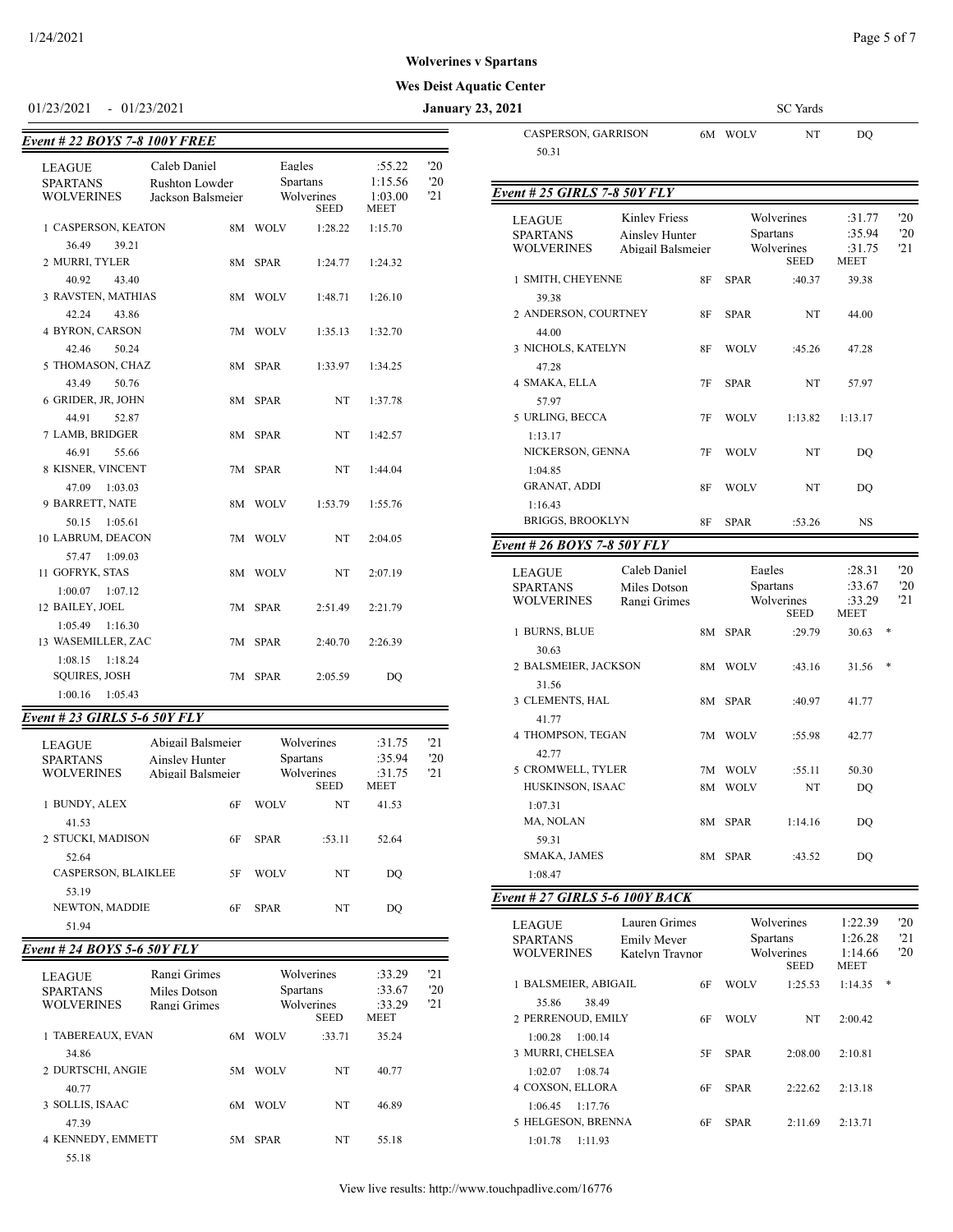#### **Wes Deist Aquatic Center**

#### 01/23/2021 - 01/23/2021 **January 23, 2**

| <b>6 NEWELL, LACIE</b>                                                            | 6F                                                    | <b>SPAR</b>                                 | NT                 | 2:19.51                                      |                   |
|-----------------------------------------------------------------------------------|-------------------------------------------------------|---------------------------------------------|--------------------|----------------------------------------------|-------------------|
| 2:19.51                                                                           |                                                       |                                             |                    |                                              |                   |
| Event # 28 BOYS 5-6 100Y BACK                                                     |                                                       |                                             |                    |                                              |                   |
| <b>LEAGUE</b><br><b>SPARTANS</b><br><b>WOLVERINES</b>                             | Evan Tabereaux<br>River Salvesen<br>Jackson Balsmeier | Wolverines<br><b>Spartans</b><br>Wolverines | <b>SEED</b>        | 1:15.23<br>1:28.18<br>1:14.16<br><b>MEET</b> | '20<br>'21<br>'21 |
| 1 GRIMES, RANGI                                                                   |                                                       | 5M WOLV                                     | NT.                | 1:19.48                                      | $*$               |
| 38.43<br>41.05<br>2 HUNTER, DREW<br>45.12<br>46.56                                |                                                       | 6M SPAR                                     | NT                 | 1:31.68                                      |                   |
| 3 DURTSCHI, ANGIE                                                                 |                                                       | 5M WOLV                                     | NT                 | 1:32.04                                      |                   |
| 46.91<br>45.13<br><b>4 PETERSEN, JONAH</b><br>48.91<br>54.47                      |                                                       | 5M WOLV                                     | NT                 | 1:43.38                                      |                   |
| 5 SALVESEN, EZRA                                                                  |                                                       | 5M SPAR                                     | 2:00.34            | 1:54.50                                      |                   |
| 54.64<br>59.86<br>6 WOLFLEY, BEN<br>54.63<br>1:03.36                              |                                                       | 5M SPAR                                     | 1:55.43            | 1:57.99                                      |                   |
| 7 READING, AARON                                                                  |                                                       | 6M SPAR                                     | 2:14.56            | 2:17.70                                      |                   |
| 1:04.29<br>1:14.68<br>8 WAHLEN, LUKE<br>$1:13.65$ $1:21.90$<br>9 TREMAYNE, CONNOR |                                                       | 5M SPAR<br>6M WOLV                          | 2:52.62<br>3:01.28 | 2:33.72<br>2:36.19                           |                   |
| 1:13.64<br>1:22.55                                                                |                                                       |                                             |                    |                                              |                   |

## *Event # 29 GIRLS 7-8 100Y BACK*

| <b>LEAGUE</b><br><b>SPARTANS</b><br><b>WOLVERINES</b> | Katelyn Traynor<br><b>Emily Mever</b><br>Katelyn Traynor    |             | Wolverines<br><b>Spartans</b><br>Wolverines<br><b>SEED</b> | 1:16.70<br>1:26.28<br>1:14.66<br><b>MEET</b> | '20<br>'21<br>'20 |
|-------------------------------------------------------|-------------------------------------------------------------|-------------|------------------------------------------------------------|----------------------------------------------|-------------------|
| 1 MEYER, EMILY                                        | 8F                                                          | <b>SPAR</b> | 1:26.28                                                    | 1:21.66                                      | *                 |
| 39.92<br>41.74                                        |                                                             |             |                                                            |                                              |                   |
| 2 BIRD, LIZZIE                                        | <b>8F</b>                                                   | <b>WOLV</b> | 1:36.69                                                    | 1:34.91                                      |                   |
| 47.19<br>47.72                                        |                                                             |             |                                                            |                                              |                   |
| 3 HEINER, KATE                                        | 8F                                                          | <b>SPAR</b> | 1:56.50                                                    | 1:36.07                                      |                   |
| 45.69<br>50.38                                        |                                                             |             |                                                            |                                              |                   |
| 4 WAHLEN, OLIVIA                                      | <b>8F</b>                                                   | <b>SPAR</b> | 1:50.49                                                    | 1:37.98                                      |                   |
| 48.55<br>49.43                                        |                                                             |             |                                                            |                                              |                   |
| 5 BISHOP, SAM                                         | 7F                                                          | <b>SPAR</b> | 2:10.07                                                    | 1:54.88                                      |                   |
| 1:01.03<br>53.85                                      |                                                             |             |                                                            |                                              |                   |
| 6 DOUGLASS, MAKAILLA                                  | 7F                                                          | <b>WOLV</b> | NT                                                         | 1:58.75                                      |                   |
| 55.53<br>1:07.94                                      |                                                             |             |                                                            |                                              |                   |
| 7 SHUMWAY, MIA                                        | <b>8F</b>                                                   | <b>WOLV</b> | 1:51.93                                                    | 1:58.81                                      |                   |
| 57.39<br>1:03.87                                      |                                                             |             |                                                            |                                              |                   |
| 8 SHUMWAY, TERYN                                      | 7F                                                          | <b>WOLV</b> | 2:13.00                                                    | 1:59.52                                      |                   |
| 55.64<br>1:11.52                                      |                                                             |             |                                                            |                                              |                   |
| 9 TIRRELL, TIRRELL                                    | 8F                                                          | <b>WOLV</b> | 2:26.05                                                    | 2:05.41                                      |                   |
| $1:01.04$ $1:11.26$                                   |                                                             |             |                                                            |                                              |                   |
| 10 SEARLE, MEILLEE                                    | 7F                                                          | <b>WOLV</b> | <b>NT</b>                                                  | 2:06.80                                      |                   |
| $1:02.12$ $1:04.68$                                   |                                                             |             |                                                            |                                              |                   |
| 11 DEWEY, JENNA                                       | <b>8F</b>                                                   | <b>WOLV</b> | 2:31.84                                                    | 2:16.94                                      |                   |
| 1:06.78<br>1:10.75                                    |                                                             |             |                                                            |                                              |                   |
| Event # 30 BOYS 7-8 100Y BACK                         |                                                             |             |                                                            |                                              |                   |
| <b>LEAGUE</b>                                         | Caleb Daniel                                                | Eagles      |                                                            | 1:00.85                                      | $20^{\circ}$      |
| <b>CDADTANC</b>                                       | $\mathbf{D}_{\text{total}}$ $\mathbf{C}_{\text{olynomial}}$ |             | Snartans                                                   | 1.2818                                       | 121               |

| <b>LEAGUE</b>     | Caleb Daniel      | Eagles                    | 1:00.85                |   | 20  |
|-------------------|-------------------|---------------------------|------------------------|---|-----|
| <b>SPARTANS</b>   | River Salvesen    | <b>Spartans</b>           | 1:28.18                |   | '21 |
| <b>WOLVERINES</b> | Jackson Balsmeier | Wolverines<br><b>SEED</b> | 1:14.16<br><b>MEET</b> |   | 21  |
| 1 DURTSCHI, KAI   | 7M                | 1:32.44<br><b>WOLV</b>    | 1.2295                 | ∗ |     |
| 39.77             | 43.18             |                           |                        |   |     |

| 2021                            |                   |             | <b>SC</b> Yards           |                       |     |
|---------------------------------|-------------------|-------------|---------------------------|-----------------------|-----|
| 2 SMITH, TOMMY                  |                   | 7M WOLV     | 1:39.96                   | 1:28.01               | *   |
| 1:28.01                         |                   |             |                           |                       |     |
| 3 CASPERSON, KEATON             |                   | 8M WOLV     | 1:30.08                   | 1:28.82               |     |
| 42.94<br>45.88                  |                   |             |                           |                       |     |
| 4 THOMASON, CHAZ                |                   | 8M SPAR     | 1:40.22                   | 1:37.43               |     |
| 47.67<br>50.84                  |                   |             |                           |                       |     |
| 5 BARRETT, TREY                 |                   | 8M WOLV     | 1:49.71                   | 1:46.03               |     |
| 49.65<br>56.38                  |                   |             |                           |                       |     |
| <b>6 KISNER, VINCENT</b>        |                   | 7M SPAR     | NT                        | 1:46.65               |     |
| 49.46<br>57.19                  |                   |             |                           |                       |     |
| 7 MECHAM, HADLEY                |                   | 8M WOLV     | 2:05.46                   | 1:48.71               |     |
| 54.72<br>53.99                  |                   |             |                           |                       |     |
| 8 GRIDER, JR, JOHN              |                   | 8M SPAR     | 1:53.77                   | 1:51.79               |     |
| 52.61<br>59.18                  |                   |             |                           |                       |     |
| 9 HALL, SHANE                   |                   | 7M SPAR     | NT                        | 2:09.39               |     |
| 1:10.46<br>58.93                |                   |             |                           |                       |     |
| <b>SQUIRES, JOSH</b>            |                   | 7M SPAR     | NT                        | DO                    |     |
| 1:22.12<br>1:20.31              |                   |             |                           |                       |     |
| Event # 31 GIRLS 5-6 50Y BREAST |                   |             |                           |                       |     |
| <b>LEAGUE</b>                   | Abigail Balsmeier |             | Wolverines                | :38.69                | 121 |
| <b>SPARTANS</b>                 | Breanna Williams  |             | Spartans                  | :41.43                | '20 |
| <b>WOLVERINES</b>               | Abigail Balsmeier |             | Wolverines<br><b>SEED</b> | :38.69<br><b>MEET</b> | 21  |
| 1 BUNDY, ALEX                   | 6F                | <b>WOLV</b> | NT                        | 45.73                 |     |

2 COUCH, BROOKLYN 6F WOLV NT 56.93

3 STUCKI, MADISON 6F SPAR NT 58.82

4 LAMB, BRISTYL 5F SPAR NT 1:03.32

5 JONES, SHARAE 5F WOLV NT 1:09.92

6 STOWELL, MADDY 6F SPAR NT 1:11.39

#### *Event # 32 BOYS 5-6 50Y BREAST*

45.73

56.93

58.82

1:03.32

1:09.92

1:13.42

| <b>LEAGUE</b><br><b>SPARTANS</b><br><b>WOLVERINES</b> | Preston McDaniel<br>Rushten Lowder<br><b>Tyson Lords</b> |      | Spartans    | Wolverines<br>Wolverines<br><b>SEED</b> | :36.82<br>:39.10<br>:39.94<br><b>MEET</b> | '20<br>'20<br>'20 |
|-------------------------------------------------------|----------------------------------------------------------|------|-------------|-----------------------------------------|-------------------------------------------|-------------------|
| 1 DUSTIN, ZAC                                         |                                                          |      | 5M WOLV     | NT                                      | 45.51                                     |                   |
| 45.51                                                 |                                                          |      |             |                                         |                                           |                   |
| 2 CASPERSON, GARRISON                                 |                                                          |      | 6M WOLV     | NT                                      | 50.77                                     |                   |
| 1:47.41                                               |                                                          |      |             |                                         |                                           |                   |
| 3 SOLLIS, ISAAC                                       |                                                          | 6M   | <b>WOLV</b> | 1:03.10                                 | 50.99                                     |                   |
| 50.99                                                 |                                                          |      |             |                                         |                                           |                   |
| 4 KENNEDY, EMMETT                                     |                                                          | 5M   | <b>SPAR</b> | 1:25.44                                 | 58.94                                     |                   |
| 58.94                                                 |                                                          |      |             |                                         |                                           |                   |
| 5 GOFRYK, ANTONI                                      |                                                          |      | 5M WOLV     | 1:14.79                                 | 1:06.73                                   |                   |
| 1:11.59                                               |                                                          |      |             |                                         |                                           |                   |
| 6 HALL, RYAN                                          |                                                          | 6M - | <b>SPAR</b> | 1:04.91                                 | 1:07.74                                   |                   |
| 1:07.74                                               |                                                          |      |             |                                         |                                           |                   |
| 7 CLEMENTS, TANNER                                    |                                                          | 6M   | <b>SPAR</b> | <b>NT</b>                               | 1:24.67                                   |                   |
| 1:26.53                                               |                                                          |      |             |                                         |                                           |                   |
| 8 KISNER, JESSE                                       |                                                          | 5M   | <b>SPAR</b> | 1:37.19                                 | 1:42.28                                   |                   |
| 1:42.28                                               |                                                          |      |             |                                         |                                           |                   |
| Event # 33 GIRLS 7-8 50Y BREAST                       |                                                          |      |             |                                         |                                           |                   |
|                                                       | <b>Kinley Friess</b>                                     |      |             | Wolverines                              | :38.13                                    | '20               |
| <b>LEAGUE</b>                                         |                                                          |      |             |                                         | :41.43                                    | 20                |
| <b>SPARTANS</b>                                       | Breanna Williams                                         |      | Spartans    |                                         |                                           |                   |